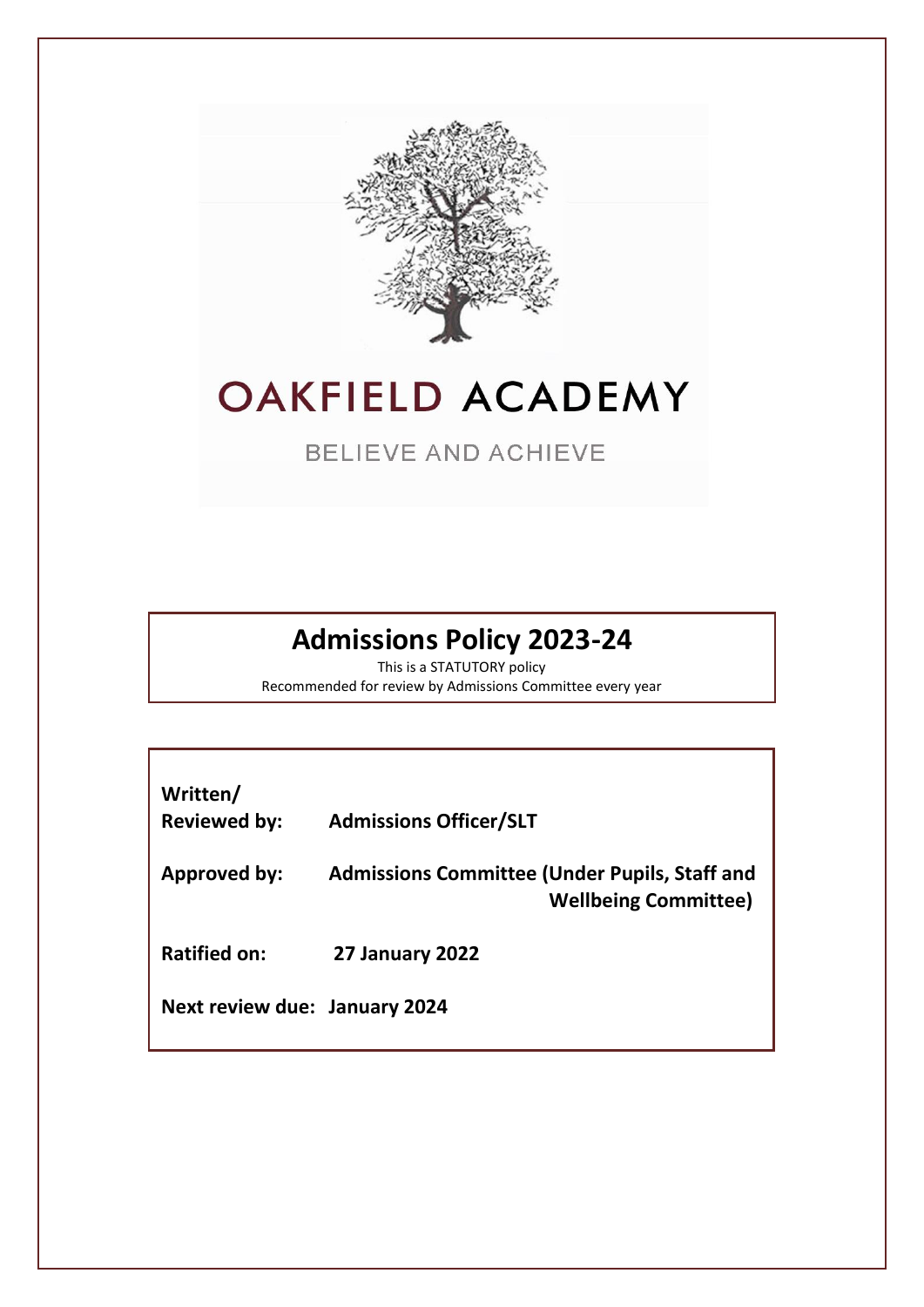# **Admissions Arrangements for 2023/24 Academic Year**

These admission arrangements apply to all applications for admissions to Oakfield Academy for Year 5 entry in September 2023 and any in year applications from 1<sup>st</sup> September 2023.

# **Introduction**

The Admissions Authority for Oakfield Academy is the Board of Trustees.

An Admissions Committee comprising of Trustees is responsible for taking all admission decisions for children transferring into Year 5 and for joining the school during the academic year.

Somerset Local Authority is responsible for co-ordinating all applications for children who transfer into Year 5. These admissions arrangements should be read in conjunction with Somerset's published co-ordinated Admissions Scheme for September 2023.

#### **The Published Admission Number**

The Board of Trustees has set an Admission Number of 174 for the year of entry. This indicates the maximum number of children who would be admitted and is designed to make maximum use of space and resources.

#### **Applying for a school place**

In order to be considered for a place at Oakfield Academy, an application form must be completed. Applications can be made on-line at www.somerset.gov.uk/admissions or paper forms can be obtained from Somerset Local Authority. In-year application forms are available from the Academy. School place application forms must be received by the following closing dates and times:

#### **Applications for Year 5 in 2023**

The closing date for year 5 applications in September 2023 is 15 January 2023. Outcomes will be sent by the Local Authority on behalf of the Board of Trustees by e-mail or second class post on the published outcome date, 17 April 2023.

Any application received after the closing date will be recorded as late and cannot then be administered until all on time applications have been considered by which time places may no longer be available within the Published Admission Number.

Where there are fewer applications received than places available in the particular year group, every child will be allocated a place. Where there are more applications received at any one time than places available within the Admission Number, then every application will be considered against the oversubscription criteria. Children will be allocated places in priority order to the Admission Number and all other applications will be refused. Places will be allocated strictly in accordance with the National Equal Preference with ranking allocation method.

# **In Year Applications**

Applications for a place during the academic year must be made directly to the Academy office, by completing the in-year application form. The Trustees' Admissions Committee will consider applications promptly and applicants will receive a response within 10 school days following receipt of the application. Where a school place is offered it will be held open for 14 school days and applicants will need to confirm acceptance within this time.

# **Oversubscription Criteria**

**The school will be required to admit any child where the Academy is named as their Education and Health Care Plan (EHCP) (as previous statement conditions), for SEND.**

- 1. Children Looked After– Children who are in the care of a Local Authority or have previously been and are now formally adopted or subject to a residence/child arrangement order or special guardianship order. Children who appear (to the admission authority) to have been in state care outside of England and ceased to be in state care as a result of being adopted. (See important note 1)
- 2. Children without a statement of Special Educational Needs, identified with a sensory, physical or medical disability (High Needs Pupils), where a multi-agency professional team has identified the School as the nearest accessible school. (See important note 2).
- 3. Children living in the catchment area, with a sibling at the school at the time of admission, and who live at the same address.
- 4. Children living in the catchment area.
- 5. Children living outside the catchment area, with a sibling at the school at the time of admission, and who live at the same address.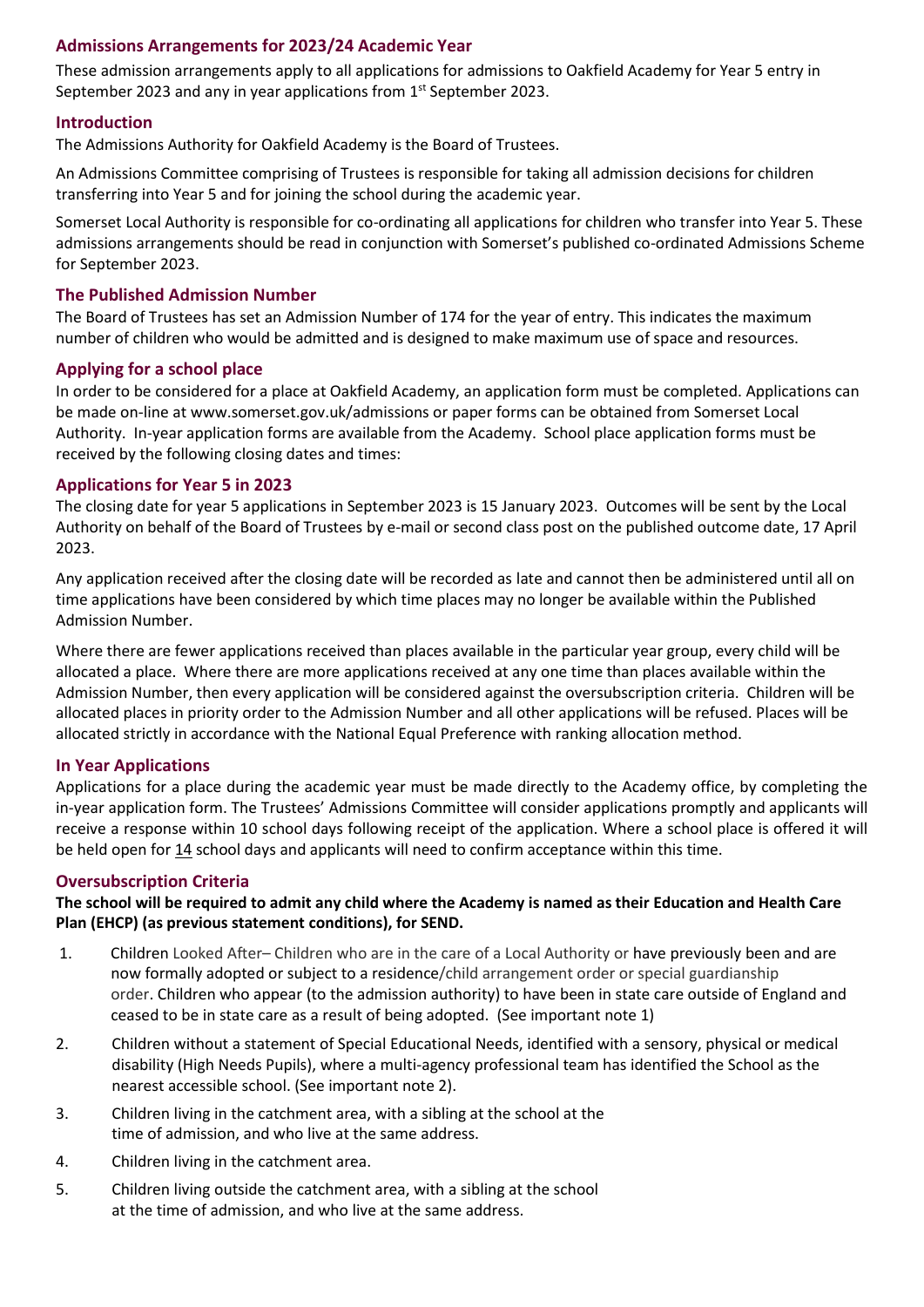#### **Important Notes**

- 1. A "Looked After Child" means any child who is in the care of a local authority in accordance with Section 22 (1) of the Children Act 1989. A child who was "a previously Looked After Child" means a child who after being Looked After became subject to an Adoption Order under Section 46 of the Adoption and Children Act 2002, a Residence Order under Section 8 of the Children Act 1989 or Special Guardianship Order under Section 14A of the Children Act 1989 as well as those children who appear (to the admission authority) to have been in state care outside of England and ceased to be in state care as a result of being adopted. Relevant evidence will be required to be submitted.
- 2. Criterion 2 enables schools to plan with SEN Officers for the school entry of children with physical, medical or sensory impairments, where significant capital works (e.g. accessible toilets, changing space, access to classrooms) are required. The lead time on these projects mean that school place outcome dates are too late for work to be completed in time for school entry in September. However, with the support of this criterion plans can be actioned with certainty early in the year.

#### **Tie Breaker**

In the event of oversubscription within any of the criteria listed above, preference will be given to applicants who live closest to the school, as measured in a straight line by a Geographical information System (GIS) method from the address point of the school site to the address point for the pupil's home. Where two distances are equal and it is therefore not possible to differentiate between them, priority will be determined by independent drawing of lots supervised by someone independent of the school..

However, if children of multiple births (twins and triplets) are tied for the final place, those siblings will be admitted over PAN

#### **Waiting Lists**

Where an application has been refused, the child will be placed on a waiting list. This will be kept strictly in order of oversubscription criteria by the Board of Trustees, and will be maintained until the end of the academic year. Where places become available within the Admission Number they will be allocated to the highest ranked eligible child on the maintained list.

Children who are the subject of a direction by a Local Authority to admit or who are allocated to the school in accordance with the In-Year Fair Access Protocols, will take precedence over those children on a waiting list.

# **Withdrawal of places**

The Board of Trustees will consider withdrawing the offer of a place if;

- The place has been offered on the basis of an application which is subsequently found to be fraudulent or intentionally misleading.
- The parent has not responded to the offer within 14 days.

#### **Issues relating to shared residency arrangements**

Legislation and guidance states that only one offer per child is made by the Local Authority. Therefore where separated parents issue separate applications for their child the Local Authority can only offer one place. In this situation the Board of Trustees requires parents to resolve matters between themselves. If an agreement cannot be reached parents may wish to seek legal advice. The Board of Trustees will not become involved in private disputes. The Board of Trustees does recognise that there may be situations where parents cannot ultimately reach an agreement between themselves and it is, therefore, necessary for the Board of Trustees to take a decision. Where this is the case the Board of Trustees will try to establish where the child spends the majority of their time and prioritise the application made by the parent living at this address.

Each parent will be required to write to the Board of Trustees and inform them of the number of days each week the child spends with them. Where the child spends equal time with both parents the Board of Trustees may ask for additional information including evidence of which parent is in receipt of child benefit, and/or the name of the GP surgery at which the child is registered. When the Board of Trustees has received all the necessary information from both parents a decision will be reached based on the evidence provided.

# **Retained or Accelerated Entry**

The Board of Trustees will consider applications for retained or accelerated entry in cases where parents would like their child to be admitted to a year group either side of their child's chronological year group. The reasons for the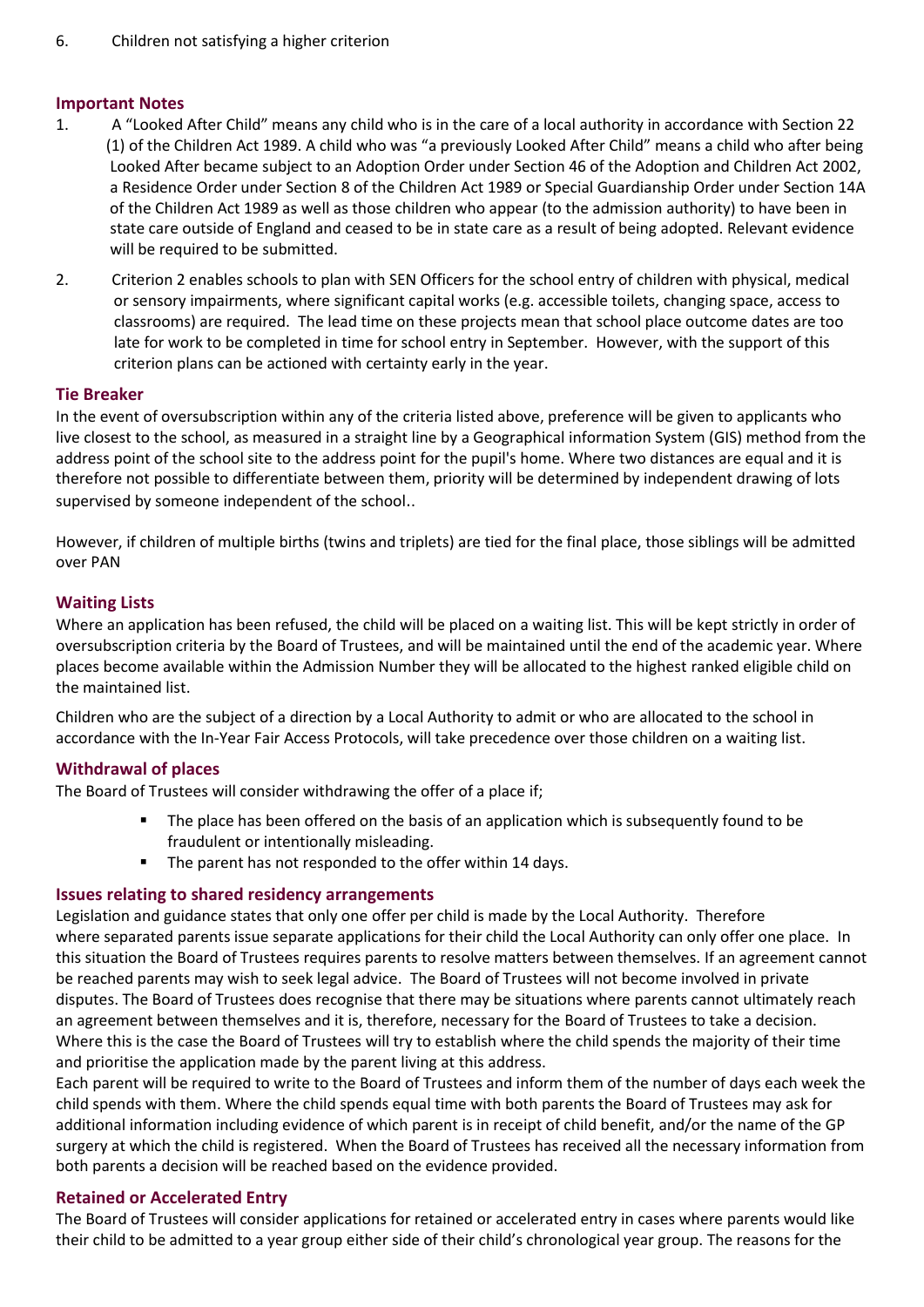request must be fully explained on a Supplementary Information Form and included with the school place application form.

Admission of children outside their normal age group

Parents may request that their child is admitted to a year group outside their normal age range, for instance where the child is summer born or where the child is gifted or talented or where a child has suffered from particular social or medical issues impacting his or her schooling.

When such a request is made, the admissions authority will make a decision on the basis of the circumstances of the case and in the best interests of the child concerned, taking into account the views of the Headteacher and any supporting evidence provided by the parent. If a request is refused, the child will still be considered for admission to their normal age group.

The parent is required to make an on-time application for the child's normal age group (if relevant) but can submit a request for admission out of the normal age group at the same time. The admissions authority will ensure the parent is aware of whether the request for admission out of age group has been agreed before National Offer Day and the reason for any refusal.

Requests for admission out of the normal year group will be considered alongside other applications made at the same time.

If a request for delayed admission is agreed, the school place application may be withdrawn before a place is offered and a new school place application will need to be made as part of the normal admissions round the following year.

If a request for a child to be admitted to the school a year early is agreed, the school place application will be processed and an outcome will be sent on the National Offer Day.

If a request for a child to be admitted to school a year early is refused, the school place application will not be processed and a new school place application will need to be made as part of the normal admissions round the following year.

There is no right of appeal against the decision not to allow your child to be admitted outside of their normal age group.

One admission authority cannot be required to honour a decision made by another admission authority on admission out of the normal age group. Parents, therefore, should consider whether to request admission out of the normal year group at all their preference schools, rather than just their first preference schools.

For further information and important things you should consider please visit;

<https://www.somerset.gov.uk/education-and-families/starting-school-early-or-late/>

# **Children from Overseas**

The Board of Trustees will treat applications for children coming from overseas in accordance with Home Office rules for Foreign nationals.

This is the most recent guidance;

[https://www.gov.uk/guidance/schools-admissions-applications-from-overseas-children](https://eur01.safelinks.protection.outlook.com/?url=https%3A%2F%2Fwww.gov.uk%2Fguidance%2Fschools-admissions-applications-from-overseas-children&data=04%7C01%7CLBanks%40somerset.gov.uk%7C856eeff398844c1bcd1108d88d44686b%7Cb524f606f77a4aa28da2fe70343b0cce%7C0%7C0%7C637414672227797487%7CUnknown%7CTWFpbGZsb3d8eyJWIjoiMC4wLjAwMDAiLCJQIjoiV2luMzIiLCJBTiI6Ik1haWwiLCJXVCI6Mn0%3D%7C1000&sdata=p4e16VqHZyPrcKt9WFcCFxZ1iDAZM8Uq0xSpNuTdOJI%3D&reserved=0)

# **Appeals**

Applicants whose school place application is turned down have the legal right to appeal against the decision to refuse admission. Details concerning how to appeal are explained in the decision letters sent out when a place is refused.